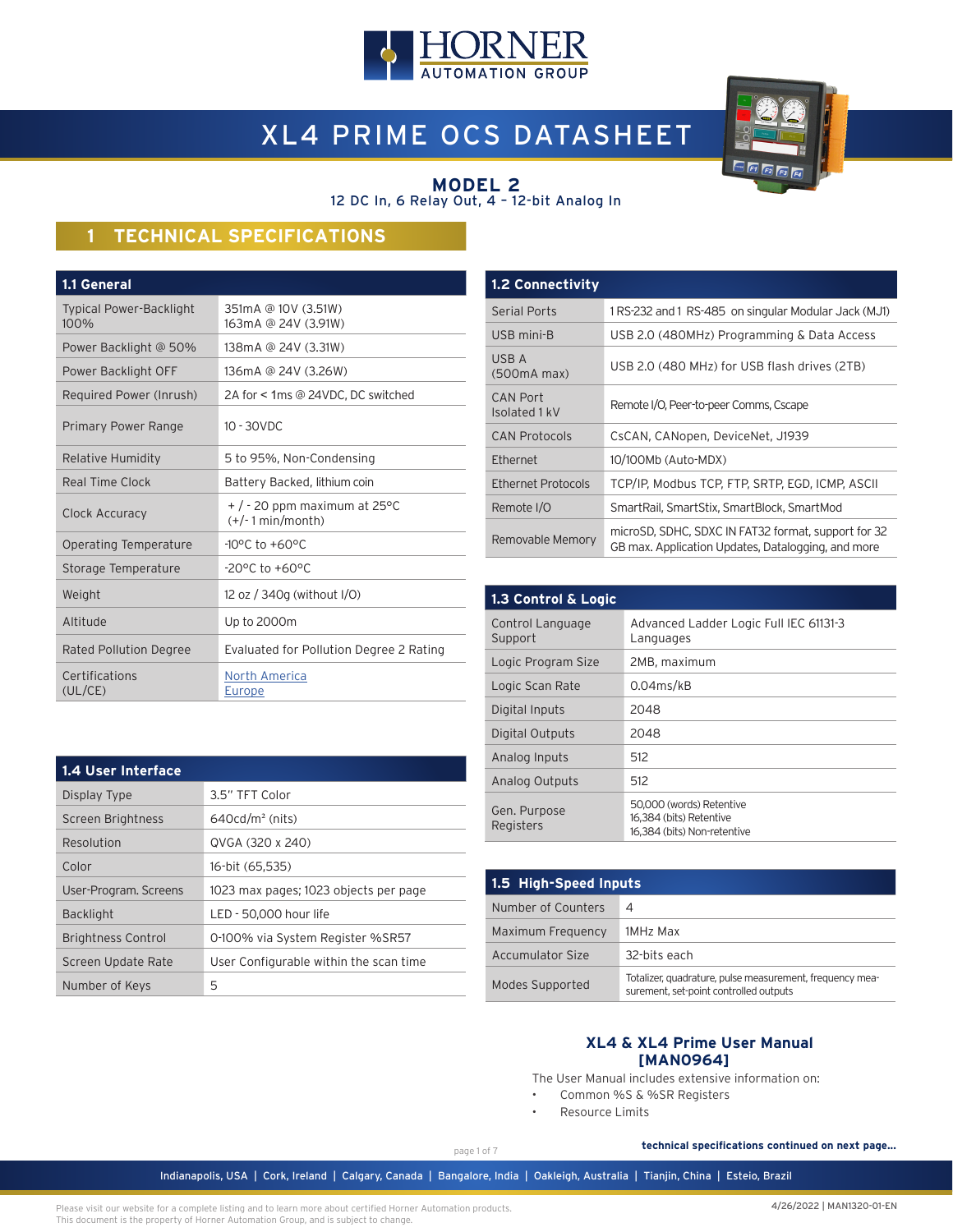

# **technical specifications continued...**

| 1.6 Digital DC Inputs                                      |                                             |                      |  |  |
|------------------------------------------------------------|---------------------------------------------|----------------------|--|--|
| Inputs per Module                                          | 12 including 4 configu-<br>rable HSC inputs |                      |  |  |
| Commons per Module                                         |                                             | 1                    |  |  |
| Input Voltage Range                                        |                                             | 12VDC / 24VDC        |  |  |
| Absolute Max.<br>Voltage                                   | 30VDC Max.                                  |                      |  |  |
| Input Impedance                                            |                                             | $10k\Omega$          |  |  |
| <b>Input Current</b>                                       | Positive<br>Logic                           | Negative<br>Logic    |  |  |
| Upper Threshold<br>Lower Threshold                         | 0.8 <sub>m</sub> A<br>0.3 <sub>m</sub> A    | $-1.6mA$<br>$-2.1mA$ |  |  |
| Max. Upper Threshold                                       | 8VDC                                        |                      |  |  |
| Min. Lower Threshold                                       | 3VDC                                        |                      |  |  |
| OFF to ON Response                                         | 1 <sub>ms</sub>                             |                      |  |  |
| ON to OFF Response                                         | 1ms                                         |                      |  |  |
| <b>High Speed Counter</b><br>1MH <sub>7</sub><br>Max Freq* |                                             |                      |  |  |

**\*See I/O info below for detail regarding HSC and PWM**

| 1.7 Digital Relay Outputs                                 |                                            |  |  |  |
|-----------------------------------------------------------|--------------------------------------------|--|--|--|
| Outputs per Module                                        | 6 Relay                                    |  |  |  |
| Commons per Module                                        | 6                                          |  |  |  |
| Max. Output Current<br>per Relay                          | 3A @ 250VAC,<br>resistive                  |  |  |  |
| Max. Total Output<br>Current                              | 5A continuous                              |  |  |  |
| Max. Output Voltage                                       | 275VAC, 30VDC                              |  |  |  |
| Max. Switched Power                                       | 1000VAC, 150W                              |  |  |  |
| Contact Isolation to<br>Ground                            | 1000VAC                                    |  |  |  |
| Max. Voltage Drop at<br><b>Related Current</b>            | 0.5V                                       |  |  |  |
| Expected Life (see<br>below derating chart<br>for detail) | No Load: 5,000,000<br>Rated Load: 100,000  |  |  |  |
| Max. Switching Rate                                       | 300 CPM at no load<br>20 CPM at rated load |  |  |  |
| <b>Type</b>                                               | Mechanical Contact                         |  |  |  |
| Response Time                                             | One update per ladder<br>scan plus 10ms    |  |  |  |

| 1.8 Analog Inputs, Medium Resolution                                        |                                                                            |  |  |  |
|-----------------------------------------------------------------------------|----------------------------------------------------------------------------|--|--|--|
| Number of Channels                                                          | 4                                                                          |  |  |  |
| Input Ranges                                                                | 0-10VDC, 0-20mA,<br>$4-20mA$                                               |  |  |  |
| Safe Input Voltage<br>Range                                                 | $-0.5V$ to 12V                                                             |  |  |  |
| Input Impedance<br>(clamped @ -0.5VDC<br>to 12VDC)                          | Current Mode: $100\Omega$<br>Voltage Mode:<br>$500k\Omega$                 |  |  |  |
| <b>Nominal Resolution</b>                                                   | 12 Bits                                                                    |  |  |  |
| %ALFull Scale                                                               | 0V, 20mA, 100mV:<br>32,000 counts full<br>scale                            |  |  |  |
| Max. Over Current                                                           | 35m A                                                                      |  |  |  |
| <b>Conversion Speed</b>                                                     | Once per Ladder Scan                                                       |  |  |  |
| Max Error at 25°C<br>(excluding Zero)<br>Adjusting Filtering<br>may Tighten | 4-20mA 1.00%<br>0-20mA 1.00%<br>0-10VDC 1.50%                              |  |  |  |
| Filtering                                                                   | 160Hz Hash (noise)<br>Filter, 1-128 Scan Digital<br>Running Average Filter |  |  |  |

# **2 CONTROLLER OVERVIEW**

#### **2.1 - Port Connectors**











- 1. Touchscreen
- 2. Function Keys
- 3. High Capacity microSD Slot
- 4. Configuration Switches
- 5. USB Mini-B Port
- 6. Wide-Range DC Power
- 7. CAN Port
- 8. Ethernet LAN Port
- 9. USB A Port
- 10. RS232/RS485 Serial Port

NOTE: See Precaution #12 on page 6 about USB and grounding.

page 2 of 7

Indianapolis, USA | Cork, Ireland | Calgary, Canada | Bangalore, India | Oakleigh, Australia | Tianjin, China | Esteio, Brazil

Please visit our website for a complete listing and to learn more about certified Horner Automation products. This document is the property of Horner Automation Group, and is subject to change.

# **2.2 - Power Wiring**

| <b>Primary Power Port Pins</b> |        |                            |  |
|--------------------------------|--------|----------------------------|--|
| PIN                            | SIGNAL | <b>DESCRIPTION</b>         |  |
|                                | Ground | Frame Ground               |  |
| 2                              | $DC-$  | Input Power Supply Ground  |  |
|                                | $DC+$  | Input Power Supply Voltage |  |

#### DC Input / Frame

Solid/Stranded Wire: 12-24 awg (2.5-0.2mm). Strip length: 0.28" (7mm). Torque, Terminal Hold-Down Screws: 4.5 – 7 in-lbs (0.50 – 0.78 N-m).

DC- is internally connected to I/O V-, but is isolated from CAN V-. A Class 2 power supply must be used.

#### POWER UP

1. OPTION: Attach ferrite core with a minimum of two turns of the DC+ and DC- signals from the DC supply that is powering the controllers. 2. Connect to earth ground. 3. Apply recommended power.

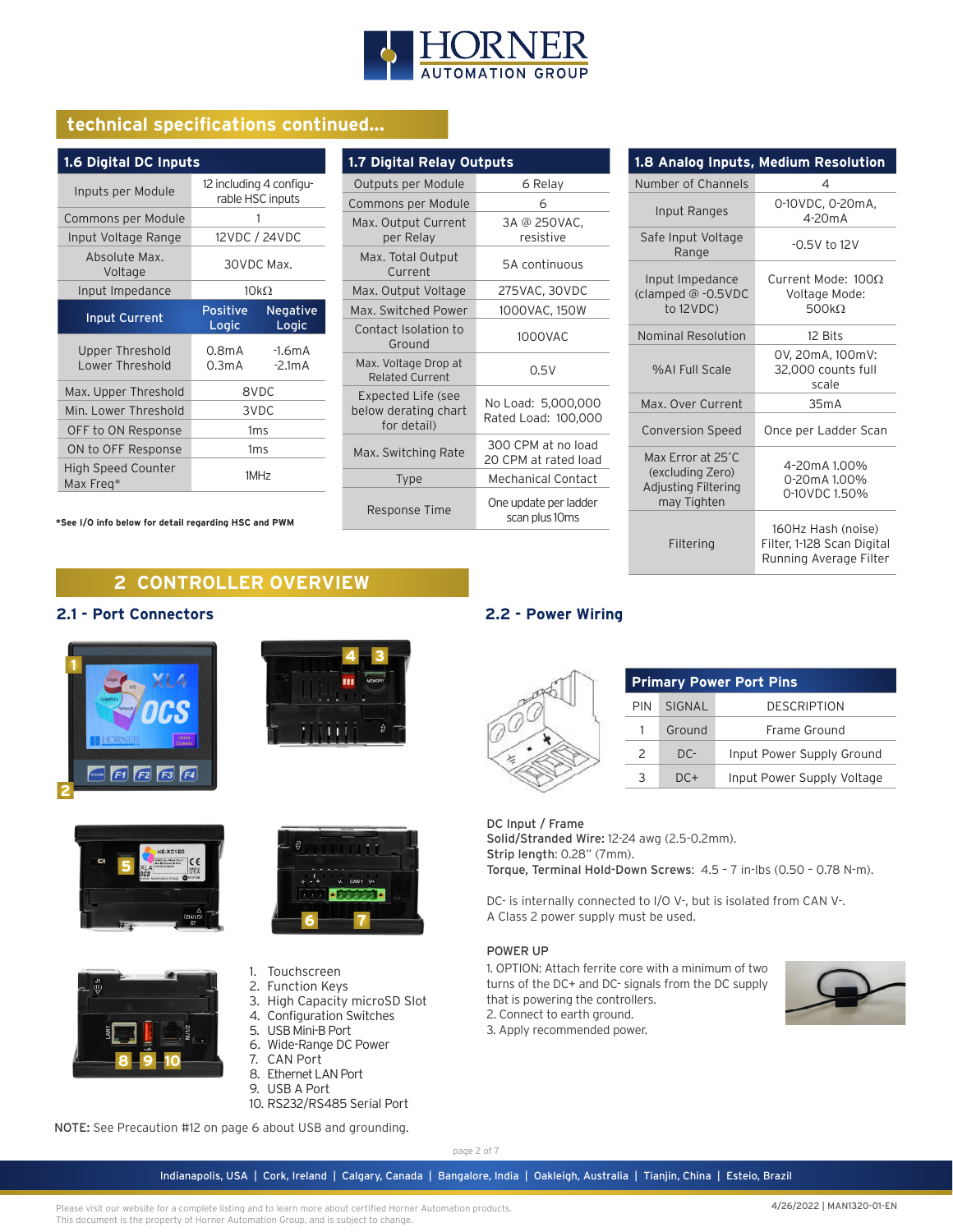

# **3 WIRING: INPUTS & OUTPUTS**

#### **3.1 - Analog Input**

Raw input values for channels 1 - 2 are found in the registers as Integertype data with a range from 0 – 32000.

Analog inputs may be filtered digitally with the Filter Constant found in the Cscape Hardware Configuration for Analog Inputs. Valid filter values are 0 – 7 and act according to the following chart.



| Data Values        |                          |  |
|--------------------|--------------------------|--|
| <b>INPUT MODE:</b> | DATA FORMAT, 12-bit INT: |  |
| 0-20mA, 4-20mA     | 0-32000                  |  |
| $0-10V$            | 0-32000                  |  |

#### **3.2 - Digital Input**



Digital inputs may be wired in either a Positive Logic or Negative Logic fashion as shown. The setting in the Cscape Hardware Configuration for the Digital Inputs must match the wiring used in order for the correct input states to be registered. When used as a normal input and not for high speed functions, the state of the input is reflected in registers %I1 – %I12.

Digital inputs may alternately be specified for use with High Speed Counter functions, also found in the Hardware Configuration for Digital Inputs. Refer to the XL4 & XL4 Prime User Manual [MAN0964] for full details.

### **3.3 - Relay Out**



WARNING: Exposure to some chemicals may degrade the sealing properties of materials used in the Tyco relay PCJ.

Cover/Case & Base: Mistubishi engineering Plastics Corp. 5010GN6-30 or 5010GN6-30 M8 (PBT)

Sealing Material: Kishimoto 4616-50K (I part epoxy resin)

It is recommended to periodically inspect the relay for any degradation of properties and replace if necessary.

#### **3.4 - Jumper Settings for Model 2**



Location of I/O jumpers (**JP1 & JP2**) and wiring connectors (**J1 & J2**) with back cover removed.

JP1 Digital DC IN/ HSC

Positive Logic Negative Logic





Default

 $\begin{array}{c} - \\ 0 \\ \end{array}$ Default

- NOTE: The Cscape Module Configuration must match the selected I/O (JP) jumper settings. (Cscape Path: Controller -> Hardware Configuration -> Local I/O -> Config -> Module Setup -> Analog In)
- NOTE: When using JP2 (A1-A4), each channel can be independently configured.

Back Panel Torque Rating: 3.5 - 4.0 in-lbs (0.40 - 0.45 N-m)

**wiring: I-O continued on next page...**

Indianapolis, USA | Cork, Ireland | Calgary, Canada | Bangalore, India | Oakleigh, Australia | Tianjin, China | Esteio, Brazil

page 3 of 7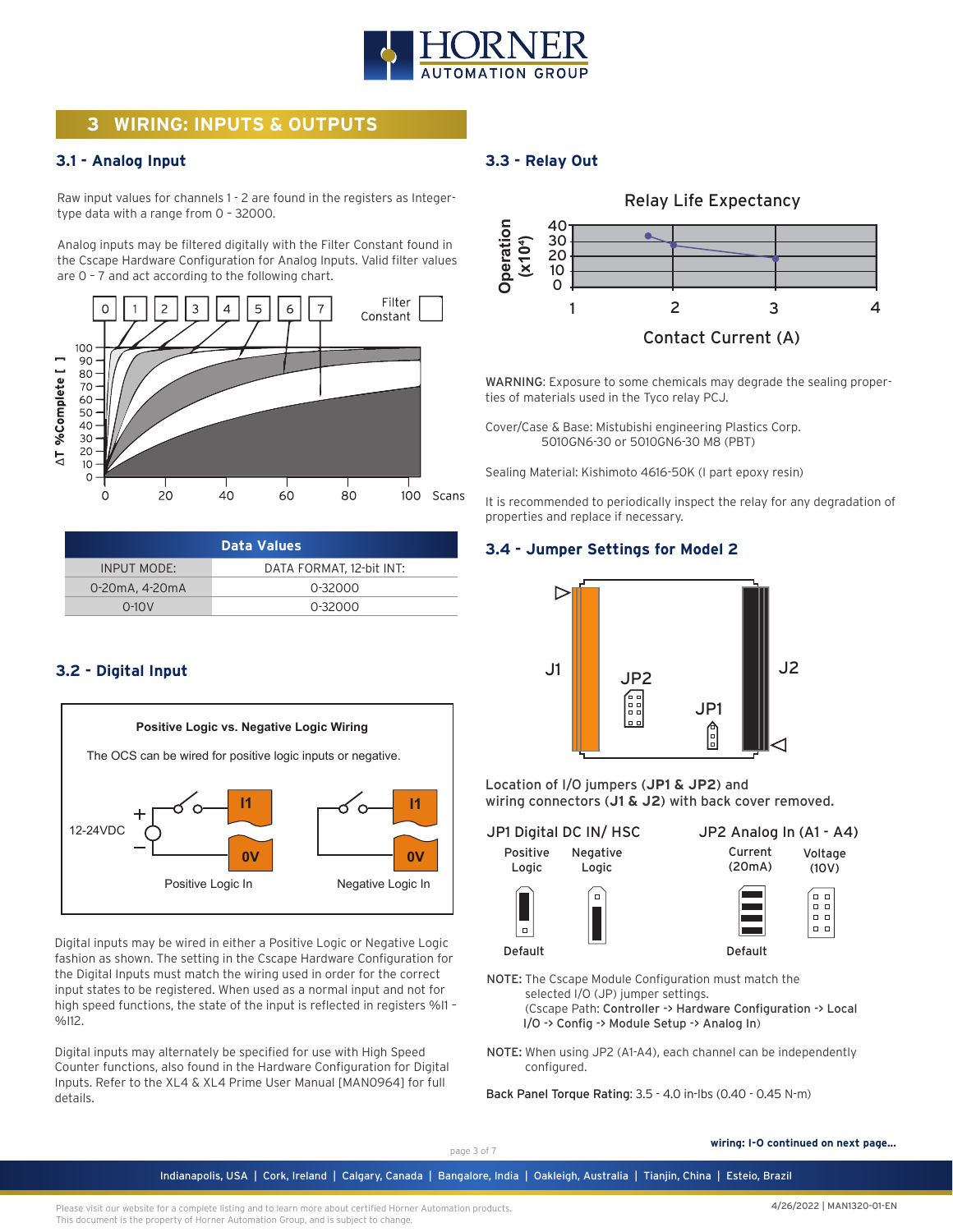

I1 I2 I3 I4 I5 I6 I7 I8 H1 0V A1 A2 A3 A4 OV

Orange Digital In / Analog In

6

ъ ᡤ

∘ o ัก ъ

0-10VDC

 $\infty$ 4 ಌ Ω  $\ddot{}$ Ó

20mA

Ç

# **wiring: I-O continued...**

#### **3.5 - Wiring Connectors**

# **Digital In / Analog In J1 Wiring**

| 11 (%11)       | Digital In 1     |                  |
|----------------|------------------|------------------|
| I2 (%I2)       | Digital In 2     |                  |
| 13(%13)        | Digital In 3     |                  |
| 14 (%14)       | Digital In 4     |                  |
| 15(%15)        | Digital In 5     |                  |
| 16(%16)        | Digital In 6     |                  |
| 17(%17)        | Digital In 7     | 12-24VDC         |
| 18 (%18)       | Digital In 8     |                  |
| H1             | HSC1 / Dig In. 9 |                  |
| 0 <sup>V</sup> | Common           |                  |
| A1 (% A11)     | Analog In 1      |                  |
| A2 (%AI2)      | Analog In 2      |                  |
| A3 (%AI3)      | Analog In 3      |                  |
| A4 (%AI4)      | Analog In 4      |                  |
| 0 <sup>V</sup> | Common           | <b>LOOP PWF</b>  |
|                |                  |                  |
|                |                  | J1 (Orange) Name |

NOTE: The OV terminals are internally connected.

20mA

Loop Power

I1

 $\alpha$ 

20mA Analog In - Self Powered

20mA

 $\sim$ 

20mA Analog In - Not Self Powered

ന

0-10VDC

I1

 $\Omega$ 

0-10VDC IN

0V

I1

#### **Relay Out / Digital In J2 Wiring**



# **4 COMMUNICATIONS**

### **4.1 - CAN Communications**



Solid/Stranded Wire: 12-24 awg (2.5-0.2mm)

Strip Length: 0.28" (7mm)

Locking spring-clamp, two-terminators per conductor

Torque, Terminal Hold-Down Screws: 4.5 – 7 in-lbs (0.50 – 0.78 N-m)

V+ pin is not internally connected, the SHLD pin is connected to Earth ground via a 1MΩ resistor and 10 nF capacitor.

#### CAN

#### page 4 of 7

**communications continued on next page...**

Indianapolis, USA | Cork, Ireland | Calgary, Canada | Bangalore, India | Oakleigh, Australia | Tianjin, China | Esteio, Brazil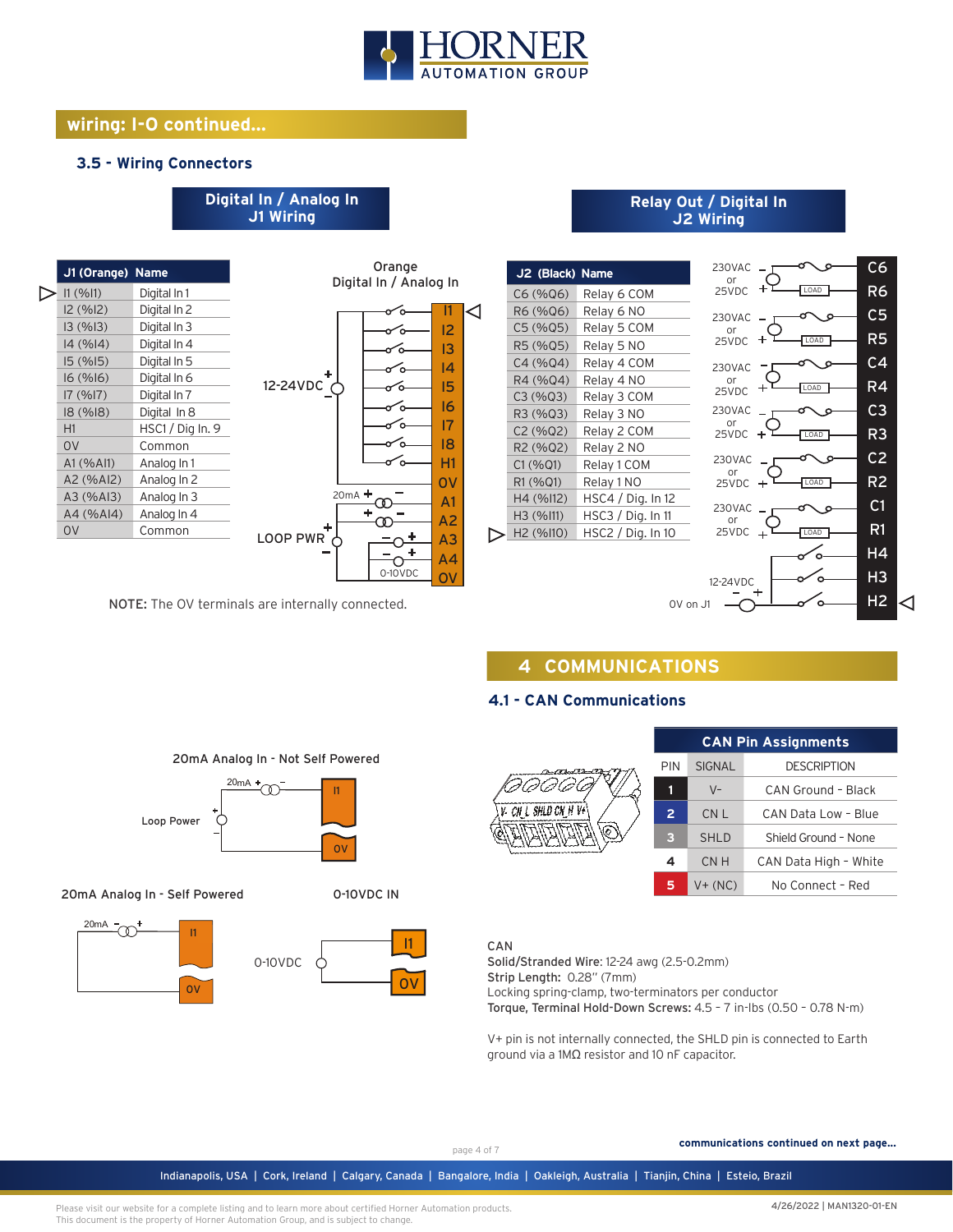

# **communications continued...**

#### **4.2- Serial Communications**



**MJ1/2 SERIAL PORTS**

Two Serial Ports on One Module Jack (8posn)

**MJ1:** RS-232 w/Full Handshaking

**MJ2:** RS-485 Half-Duplex

| <b>MJ1 PINS</b> |                | <b>MJ2 PINS</b>  |                |                  |
|-----------------|----------------|------------------|----------------|------------------|
| <b>PIN</b>      | <b>SIGNAL</b>  | <b>DIRECTION</b> | <b>SIGNAL</b>  | <b>DIRECTION</b> |
| 8               | <b>TXD</b>     | <b>OUT</b>       |                |                  |
| 7               | <b>RXD</b>     | IN               | --             | --               |
| 6               | O <sub>V</sub> | GROUND           | O <sub>V</sub> | <b>GROUND</b>    |
| 5               | +5V @ 60mA     | <b>OUT</b>       | +5V @ 60mA     | <b>OUT</b>       |
| 4               | <b>RTS</b>     | OUT              |                |                  |
| 3               | <b>CTS</b>     | IN               |                |                  |
| 2               |                |                  | $RX - / TX -$  | IN / OUT         |
|                 |                | --               | $RX+ / TX+$    | IN / OUT         |

Attach optional ferrite core with a minimum of two turns of serial cable. See website for more details. [Part #: HE-FBD001]

### **4.3 - Dip Switches**



The DIP switches are used to provide a built-in termination to the MJ2 port if needed. The termination for these ports should only be used if this device is located at either end of the multidrop/ daisy-chained RS-485 network.

| <b>DIP SWITCHES</b> |                         |                   |                |  |
|---------------------|-------------------------|-------------------|----------------|--|
| <b>PIN</b>          | NAMF                    | <b>FUNCTION</b>   | <b>DEFAULT</b> |  |
|                     | M.J1 RS-485 Termination | $ON = Terminated$ | OFF            |  |
|                     | Spare                   | Alway OFF         | OFF            |  |
|                     | <b>Factory Use</b>      | Always OFF        | NFF            |  |

### **4.4 - Ethernet Communications**



Green LED indicates link – when illuminated, data communication is available.

Yellow LED indicates activity – when flashing, data is in transmission.

# **5 ANALOG IN TRANZORB FAILURE**

A common cause of Analog Input Tranzorb Failure on Analog Inputs Model 2, 3, 4 & 5: If a 4- 20mA circuit is initially wired with loop power, but without a load, the Analog input could see 24VDC. This is higher than the rating of the tranzorb. This can be solved by NOT connecting loop power prior to load connection, or by installing a low-cost PTC in series between the load and Analog input.



# **6 BUILT-IN I/O for Model 2**

All XL4 & XL4 Prime models (except Model 0) feature built-in I/O. The I/O is mapped into OCS Register space, in three separate areas – Digital/ Analog I/O, High-Speed Counter I/O, and High-speed Output I/O. Digital/ Analog I/O location is fixed starting at 1, but the High-Speed Counter and High-Speed Output references may be mapped to any open register location. For more details, see the XL4 & XL4 Prime OCS User's Manual [MAN0964].

| <b>Digital and Analog I/O Functions</b> |            |  |  |
|-----------------------------------------|------------|--|--|
| Digital Inputs                          | $%11-12$   |  |  |
| Reserved                                | %I13-32    |  |  |
| <b>ESCP Alarm</b>                       | n/a        |  |  |
| Digital Outputs                         | %01-6      |  |  |
| Reserved                                | %07-24     |  |  |
| Analog Inputs                           | $%A11-4$   |  |  |
| Reserved                                | $%$ AI5-12 |  |  |
| <b>Analog Outputs</b>                   | n/a        |  |  |
| Reserved                                | n/a        |  |  |

**Wiring Details:** Solid/Stranded Wire: 12-24 awg (2.5-0.2mm<sup>2</sup>). Strip Length: 0.28" (7mm). Torque, Terminal Hold-Down Screws: 4.5 – 7 in-lbs (0.50 – 0.78 N-m).

page 5 of 7

Indianapolis, USA | Cork, Ireland | Calgary, Canada | Bangalore, India | Oakleigh, Australia | Tianjin, China | Esteio, Brazil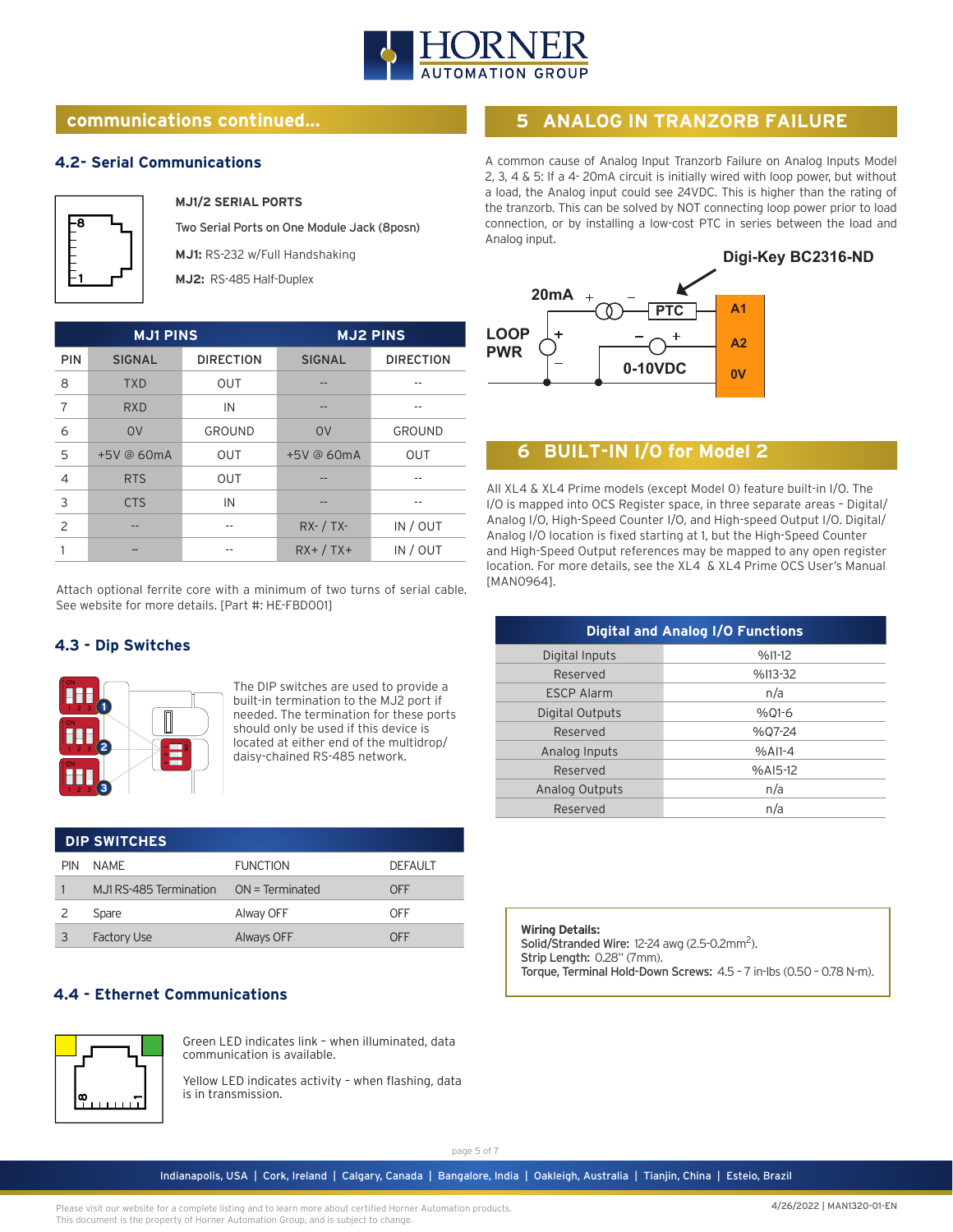

# **7 DIMENSIONS & INSTALLATION**

#### **7.1 - Dimensions**



### **7.2 - Installation Procedure**

- The XL4 Prime utilizes a clip installation method to ensure a robust and watertight seal to the enclosure. Please follow the steps below for the proper installation and operation of the unit.
- This equipment is suitable for Class I, Division 2, Groups A, B, C and D or non-hazardous locations only.
- Digital outputs shall be supplied from the same source as the operator control station.
- Jumpers on connector JP1 shall not be removed or replaced while the circuit is live unless the area is known to be free of ignitable concentrations of flammable gases or vapors.
- 1. Carefully locate an appropriate place to mount the XL4 Prime. Be sure to leave enough room at the top of the unit for insertion and removal of the microSD™ card.
- 2. Carefully cut the host panel per the diagram, creating a 92mm x 92mm +/-0.1mm opening into which the XL4 Prime may be installed. If the opening is too large, water may leak into the enclosure, potentially damaging the unit. If the opening is too small, the OCS may not fit through the hole without damage.
- 3. Remove any burrs and or sharp edges and ensure the panel is not warped in the cutting process.
- 4. Remove all Removable Terminals from the XL4 Prime. Insert the XL4 Prime through the panel cutout (from the front). The gasket must be between the host panel and the XL4 Prime.
- 5. Install and tighten the four mounting clips (provided in the box) until the gasket forms a tight seal
	- NOTE: Max torque is 0.8 to 1.13Nm, 7 to 10 in-lbs.
- 6. Reinstall the I/O Removable Terminal Blocks. Connect communications cables to the serial port, USB ports, Ethernet port, and CAN port as required.

# **8 BATTERY MAINTENANCE**

The XL4 Prime uses a replaceable non-rechargeable 3V Lithium coin-cell battery to run the Real-Time Clock and to keep the retained register values. This battery is designed to maintain the clock and memory for 7 to 10 years. Please reference User Manual [MAN0964] which provides instruction on how to replace the battery.

# **9 ACCESSORIES**

#### **9.1 Backup Battery: HE-BAT013**

The XL4 Prime uses a Renata CR2032 lithium battery to run the Real-Time Clock and to maintain the retained register values. This battery is designed to maintain the clock and memory for 7-10 years.

#### **9.2 Programming Cables Kit: HE-XCK**

This programming cable kit includes the following adapter cables:

- USB to MiniUSB
- USB to RS-232 Serial
- RS-232 Serial to RJ45 Ethernet

#### **9.3 2/4 Channel Analog Output Kit**

- HE-XDAC007 2 Channel Analog Output I/O Kit
- HE-XDAC107 4 Channel Analog Output I/O Kit

Visit the Horner Website to purchase accessories.

#### **XL4 & XL4 Prime User Manual [MAN0964]**

The User Manual includes extensive information on:

- Built-in I/O
- Common %S & %SR Registers
- HSC/PWM/Totalizer/Quadrature & Accumulator Registers
- Resource Limits

page 6 of 7

Indianapolis, USA | Cork, Ireland | Calgary, Canada | Bangalore, India | Oakleigh, Australia | Tianjin, China | Esteio, Brazil